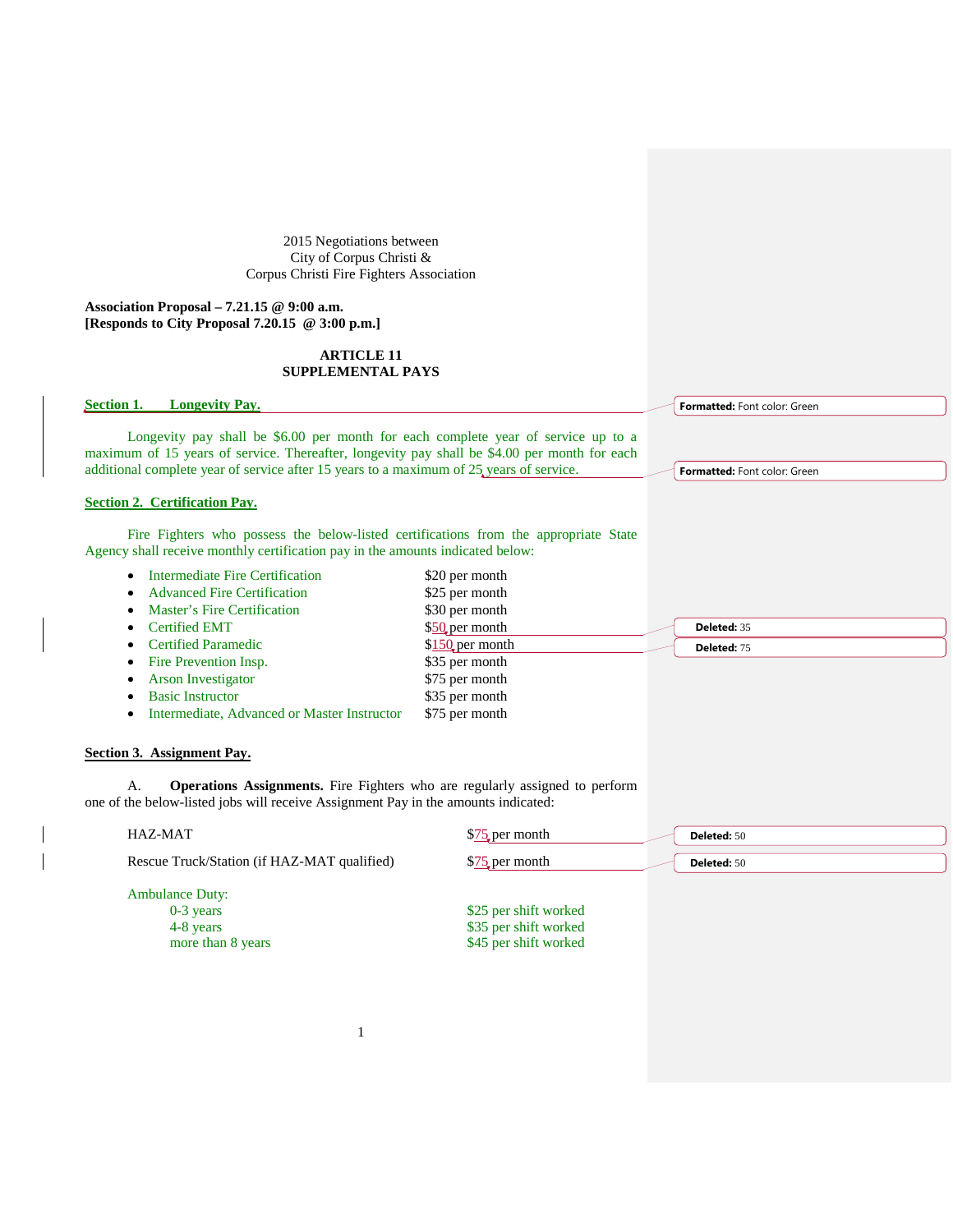B. **Staff Assignments.** Individuals regularly assigned to forty (40) hour week jobs will receive Assignment Pay in the amounts indicated:

| $0-3$ years     | $$175$ per month | Deleted: 150        |
|-----------------|------------------|---------------------|
| 4-5 years       | $$225$ per month | <b>Deleted: 200</b> |
| 6 or more years | $$250$ per month | Deleted: 225        |

# **Section 4. Higher Classification Pay.**

A. A Fire Fighter who is temporarily required to perform the duties of a higher classification for a continuous period of four (4) or more hours shall be paid higher-class pay as follows:

| Acting Firefighter II                                                                     | $$30,00$ per shift | <b>Deleted: 18</b> |
|-------------------------------------------------------------------------------------------|--------------------|--------------------|
| <b>Acting Captain</b>                                                                     | $$36,00$ per shift | Deleted: 24        |
| <b>Acting Battalion Chief</b>                                                             | $$48,00$ per shift | Deleted: 36        |
| <b>Acting Assistant Chief</b>                                                             | $$60,00$ per shift | Deleted: 48        |
| ou Class nou shall not be considered as a component of solary or componentian for numbers |                    | .<br>$\sim$        |

Higher Class pay shall not be considered as a component of salary or compensation for purposes **Formatted:** Font color: Green of drag up pay, leave sell back or overtime.

B. This section is intended to totally pre-empt the requirements of Texas Local Gov't Code §§141.033(b) and 143.038(b) as they pertain to the payment for temporary performance of higher classified duties.

| Section 5.                                                                                                                                        | <b>Educational Incentive Pay.</b>                                                      |                                                                                                  | Formatted: Font color: Green |
|---------------------------------------------------------------------------------------------------------------------------------------------------|----------------------------------------------------------------------------------------|--------------------------------------------------------------------------------------------------|------------------------------|
| А.                                                                                                                                                |                                                                                        | <b>Limitations.</b> In order to receive Educational Incentive Pay, a Fire Fighter must           |                              |
| have:<br>received his/her degree from an accredited college or university; and<br>(1)<br>(ii) successfully completed his/her probationary period. |                                                                                        |                                                                                                  |                              |
|                                                                                                                                                   | compensation for purposes of drag up pay or leave sell back.                           | Educational Incentive Pay under this Article shall not be considered as a component of salary or |                              |
| B.                                                                                                                                                | an accredited college or university will be paid Educational Incentive Pay as follows: | <b>Educational Incentive Pay Amounts.</b> Fire Fighters who receive a degree from                |                              |
|                                                                                                                                                   | Associate's Degree<br>$\left(1\right)$                                                 | \$100 per month                                                                                  |                              |
|                                                                                                                                                   | Bachelor's Degree<br>(11)                                                              | \$200 per month                                                                                  |                              |
|                                                                                                                                                   | (iii)<br>Master's Degree                                                               | \$250 per month                                                                                  | Formatted: Font color: Green |

2